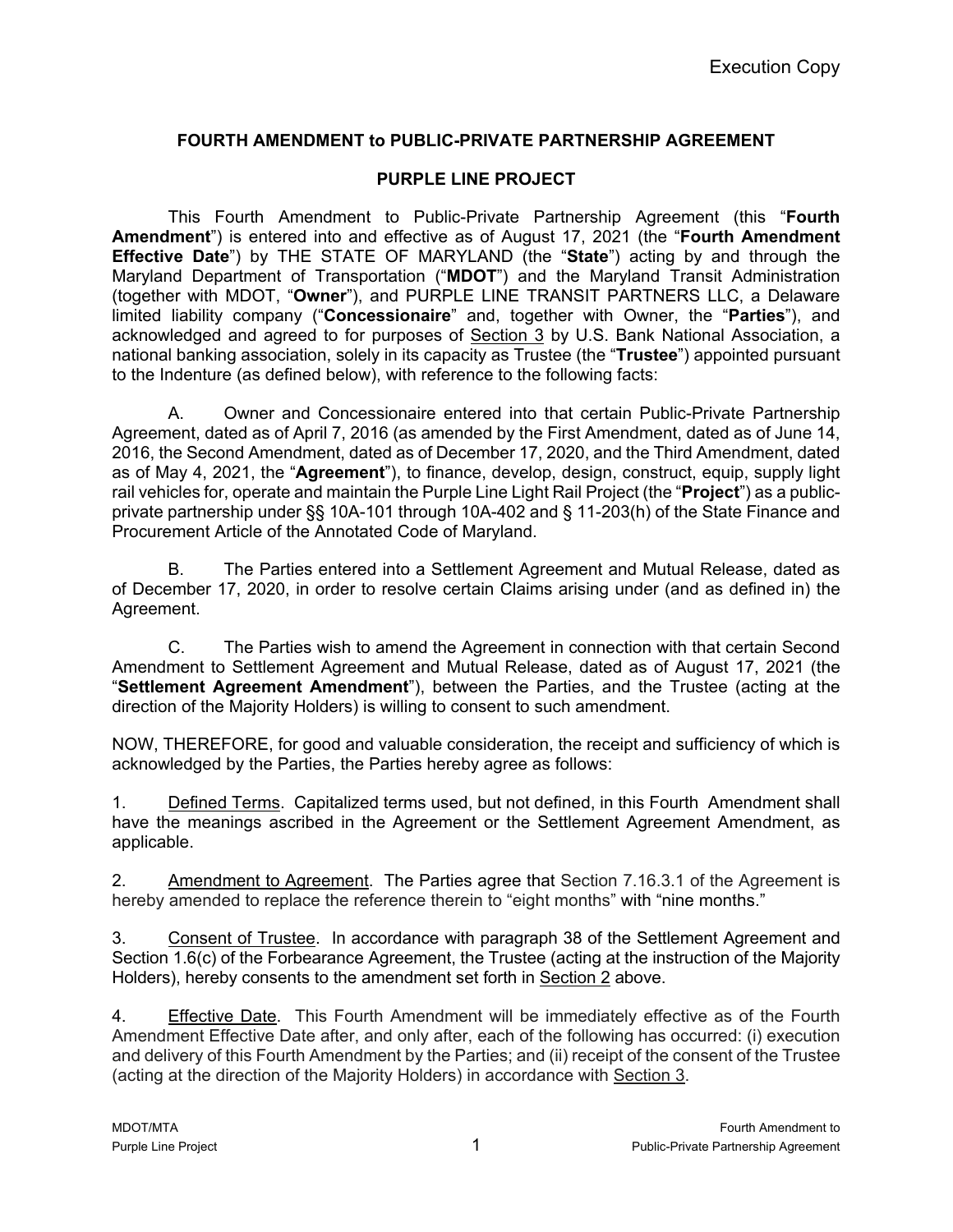5. Effect of Amendment. The Contract Documents, except as amended by this Fourth Amendment, remain in full force and effect in accordance with each of their respective terms.

6. Records. This Fourth Amendment shall be appended to each of the Parties' original, execution version of the Contract Documents and filed in the books and records of each Party.

7. Counterparts. This Fourth Amendment may be executed in one or more counterparts, each of which shall be deemed an original and all of which shall be deemed one and the same Fourth Amendment. Electronic transmission in portable document format of any signed original document or retransmission of any signed electronic transmission in portable document format shall be deemed to have the same legal effect as delivery of any original.

*[remainder of page intentionally left blank – signatures appear on the following page]*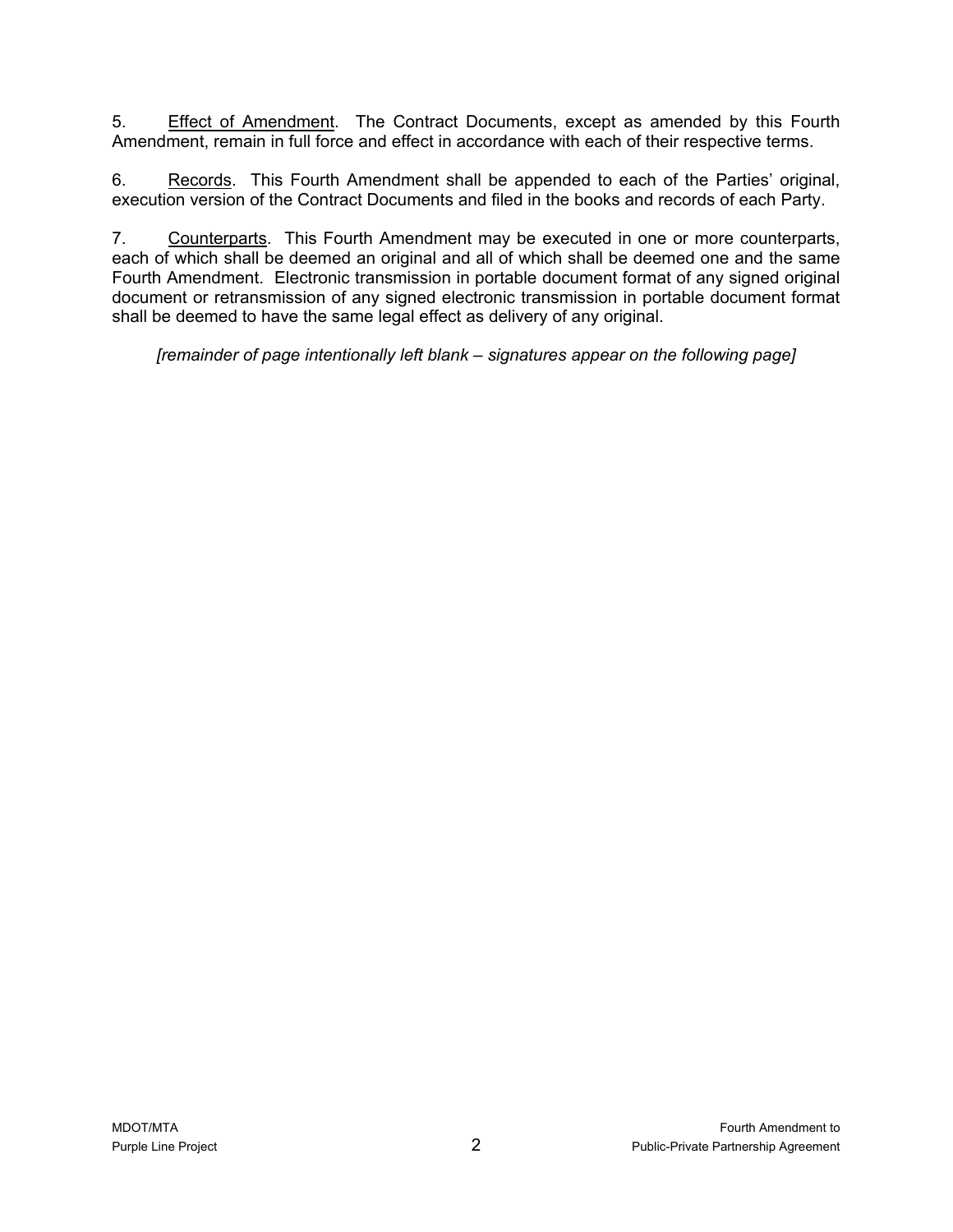$\overline{a}$ 

 $\overline{a}$ 

Thilo Rose

WITNESS:<br>
The Transit Partners LLC<br>
The LINE TRANSIT PARTNERS LLC

 $\overline{a}$ 

(Signature)

Doran J. Bosso

(Printed Name)

Chief Executive Officer

(Title)

 $\overline{a}$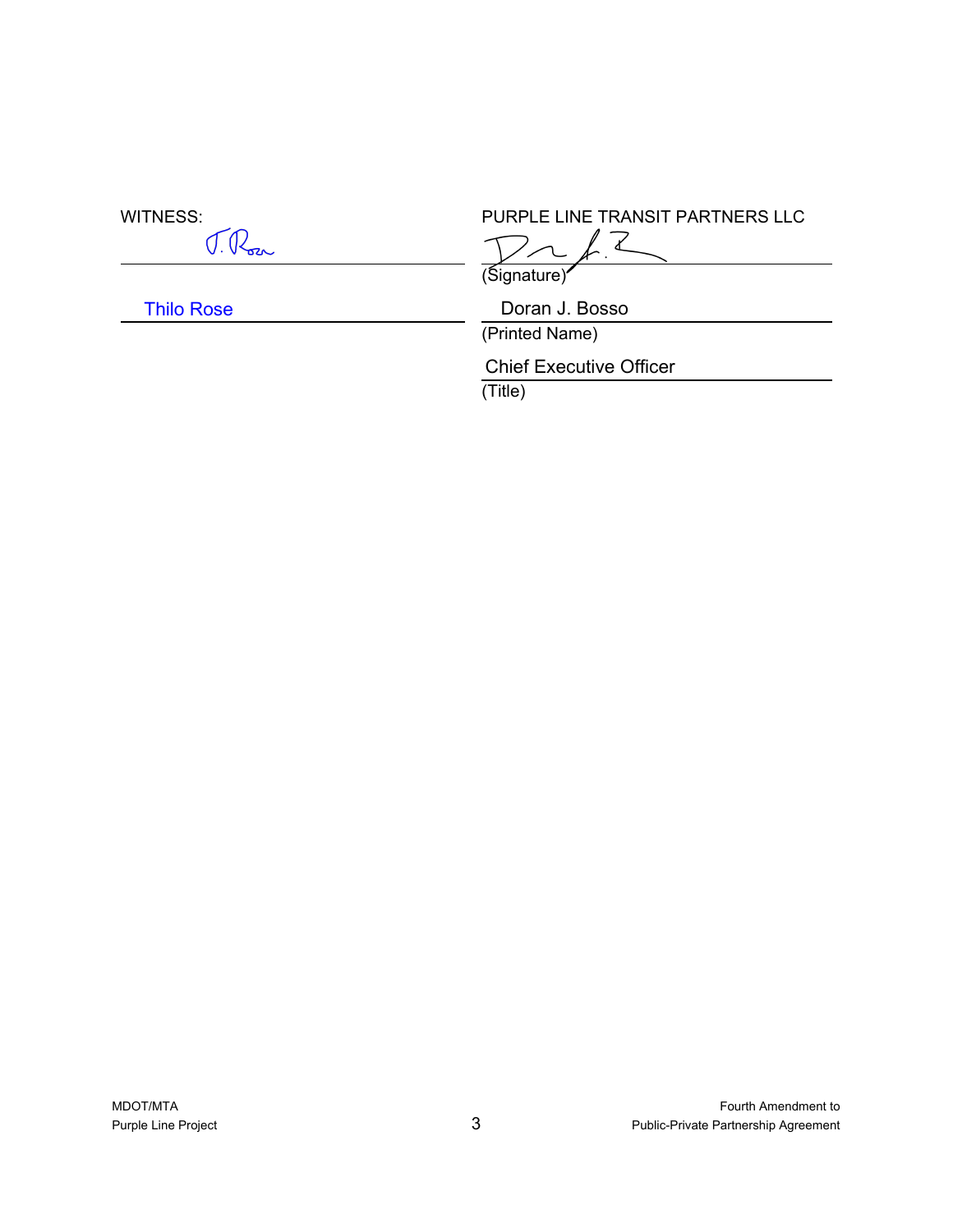**WITNESS:** 

MARYLAND TRANSIT ADMINISTRATION

Dleidds

 $\begin{picture}(120,10) \put(0,0){\line(1,0){10}} \put(15,0){\line(1,0){10}} \put(15,0){\line(1,0){10}} \put(15,0){\line(1,0){10}} \put(15,0){\line(1,0){10}} \put(15,0){\line(1,0){10}} \put(15,0){\line(1,0){10}} \put(15,0){\line(1,0){10}} \put(15,0){\line(1,0){10}} \put(15,0){\line(1,0){10}} \put(15,0){\line(1,0){10}} \put(15,0){\line($  $H^-$ 

(Signature)

Loretta H Shields

**Holly Arnold** 

**Acting Administrator** 

MARYLAND DEPARTMENT OF **TRANSPORTATION** 

8/17/2021

(Signature)

**Gregory Slater** 

Approved as to Form and Legal Sufficiency:

Ulie Sweeney

Assistant Attorney General

Secretary

MDOT/MTA Purple Line Project